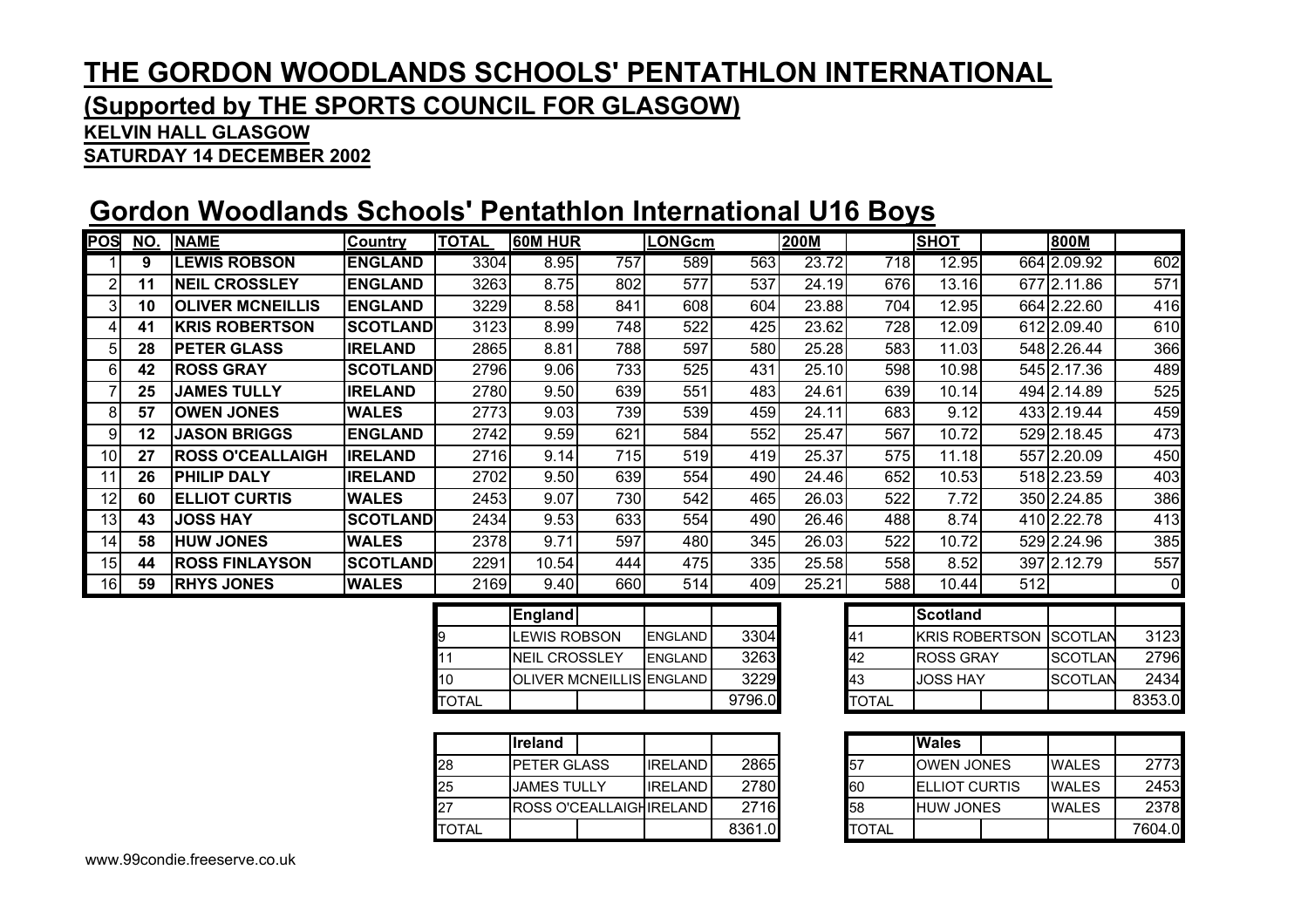### **(Supported by THE SPORTS COUNCIL FOR GLASGOW)**

#### **KELVIN HALL GLASGOW**

**SATURDAY 14 DECEMBER 2002**

## **Gordon Woodlands Schools' Pentathlon International U18 Boys**

| POSI            | NO. | <b>NAME</b>             | <b>Country</b>  | <b>TOTAL</b> | <b>60MH</b> |     | <b>SHOT</b> |     | <b>200M</b> |      | <b>LONGcm</b> | 800M        |                |
|-----------------|-----|-------------------------|-----------------|--------------|-------------|-----|-------------|-----|-------------|------|---------------|-------------|----------------|
|                 | 13  | <b>ANDRAE DAVIS</b>     | <b>ENGLAND</b>  | 3512         | 8.67        | 820 | 15.45       | 817 | 23.89       | 703  | 606           | 600 2.11.79 | 572            |
|                 | 16  | <b>IMATTHEW WOOLLEY</b> | <b>IENGLAND</b> | 3222         | 8.79        | 793 | 13.31       | 686 | 23.43       | 7451 | 638           | 670 2.29.48 | 328            |
|                 | 45  | <b>CHRIS BAILLY</b>     | <b>SCOTLAND</b> | 3202         | 8.35        | 896 | 11.77       | 592 | 23.06       | 780  | 669           | 741 2.42.10 | 193            |
|                 | 61  | <b>DAVID PRICE</b>      | <b>WALES</b>    | 3020         | 10.05       | 532 | 13.76       | 714 | 23.86       | 706  | 523           | 427 2.07.52 | 641            |
| 51              | 48  | STUART ROWAN            | <b>SCOTLAND</b> | 3013         | 8.53        | 853 | 9.79        | 473 | 24.03       | 690  | 584           | 552 2.20.45 | 445            |
| 61              | 14  | <b>KEVIN SEMPERS</b>    | <b>ENGLAND</b>  | 2975         | 8.80        | 791 | 11.28       | 563 | 24.35       | 662  | 582           | 548 2.23.00 | 411            |
|                 | 30  | <b>IAN MCNAMARA</b>     | <b>IRELAND</b>  | 2937         | 8.83        | 784 | 10.46       | 513 | 23.78       | 713  | 5701          | 523 2.23.52 | 404            |
| 81              | 46  | <b>GARY SWEENEY</b>     | <b>SCOTLAND</b> | 2935         | 9.16        | 711 | 11.5        | 576 | 24.69       | 632  | 561           | 504 2.15.75 | 512            |
| 9               | 15  | <b>JAMES DUNFORD</b>    | <b>ENGLAND</b>  | 2858         | 8.97        | 752 | 12.24       | 621 | 25.76       | 543  | 552           | 485 2.19.63 | 457            |
| 10 <sup>1</sup> | 47  | <b>SEAN TOUGH</b>       | <b>SCOTLAND</b> | 2833         | 9.03        | 739 | 11.79       | 594 | 24.48       | 651  | 551           | 483 2.26.41 | 366            |
| 11              | 29  | <b>IBRIAN FLATELY</b>   | <b>IRELAND</b>  | 2823         | 8.73        | 806 | 8.26        | 382 | 24.87       | 617  | 578           | 540 2.18.13 | 478            |
| 12              | 31  | <b>PATRICK BYRNE</b>    | <b>IRELAND</b>  | 2789         | 9.20        | 702 | 9.93        | 481 | 25.21       | 588  | 524           | 429 2.10.71 | 589            |
| 13              | 63  | <b>IIAN NEWBURY</b>     | <b>WALES</b>    | 2723         | 9.46        | 648 | 10.34       | 506 | 23.90       | 702  | 582           | 548 2.30.27 | 319            |
| 14 <sub>1</sub> | 64  | STEPHEN MARTIN          | <b>WALES</b>    | 2519         | 9.63        | 613 | 9.41        | 450 | 25.26       | 584  | 500           | 382 2.17.30 | 490            |
| 15 <sub>1</sub> | 32  | <b>ISTEPHEN DARCY</b>   | <b>IRELAND</b>  | 2165         | 8.91        | 766 | 10.15       | 495 | 24.38       | 659  | 01            | 0 2.36.86   | 245            |
| 16              | 62  | <b>MICHAEL EMEZIE</b>   | <b>WALES</b>    | 990          | 9.84        | 572 | 8.87        | 418 | 0.00        | 01   | 0             |             | $\overline{0}$ |

|              | <b>England</b>       |                                |        |              | Scotland          |
|--------------|----------------------|--------------------------------|--------|--------------|-------------------|
| 13           | <b>ANDRAE DAVIS</b>  | <b>ENGLAND</b>                 | 3512   | 45           | <b>CHRIS BAIL</b> |
| 16           |                      | <b>MATTHEW WOOLLEY ENGLAND</b> | 3222   | 48           | <b>ISTUART R</b>  |
| 14           | <b>KEVIN SEMPERS</b> | <b>ENGLAND</b>                 | 2975   | 46           | <b>GARY SWE</b>   |
| <b>TOTAL</b> |                      |                                | 9709.0 | <b>TOTAL</b> |                   |

|              | lireland             |                |        |              | <b>Wales</b>  |
|--------------|----------------------|----------------|--------|--------------|---------------|
| 30           | <b>IAN MCNAMARA</b>  | <b>IRELAND</b> | 2937   | 61           | <b>DAVID</b>  |
| 29           | <b>BRIAN FLATELY</b> | <b>IRELAND</b> | 2823   | 63           | <b>IAN NE</b> |
| 131          | <b>PATRICK BYRNE</b> | <b>IRELAND</b> | 2788   | 64           | <b>STEPHI</b> |
| <b>TOTAL</b> |                      |                | 8548.0 | <b>TOTAL</b> |               |

|   | England                        |                |        |              | <b>Scotland</b>     |                 |  |
|---|--------------------------------|----------------|--------|--------------|---------------------|-----------------|--|
|   | <b>ANDRAE DAVIS</b>            | ENGLAND        | 3512   | 45           | <b>CHRIS BAILLY</b> | <b>SCOTLAND</b> |  |
|   | <b>MATTHEW WOOLLEY ENGLAND</b> |                | 3222   | 148          | <b>STUART ROWAN</b> | <b>SCOTLAND</b> |  |
|   | <b>KEVIN SEMPERS</b>           | <b>ENGLAND</b> | 2975   | 46           | <b>GARY SWEENEY</b> | SCOTLAND        |  |
| ┕ |                                |                | 9709.0 | <b>TOTAL</b> |                     |                 |  |

|   | <b>Ireland</b>       |  |                |        |              | <b>Wales</b>           |  |              |        |
|---|----------------------|--|----------------|--------|--------------|------------------------|--|--------------|--------|
|   | <b>IAN MCNAMARA</b>  |  | <b>IRELAND</b> | 2937   | l61          | <b>DAVID PRICE</b>     |  | <b>WALES</b> | 3020   |
|   | <b>BRIAN FLATELY</b> |  | <b>IRELAND</b> | 2823   | 63           | <b>IAN NEWBURY</b>     |  | <b>WALES</b> | 2723   |
|   | <b>PATRICK BYRNE</b> |  | <b>IRELAND</b> | 2788   | 64           | <b>ISTEPHEN MARTIN</b> |  | <b>WALES</b> | 2519   |
| ┕ |                      |  |                | 8548.0 | <b>TOTAL</b> |                        |  |              | 8262.0 |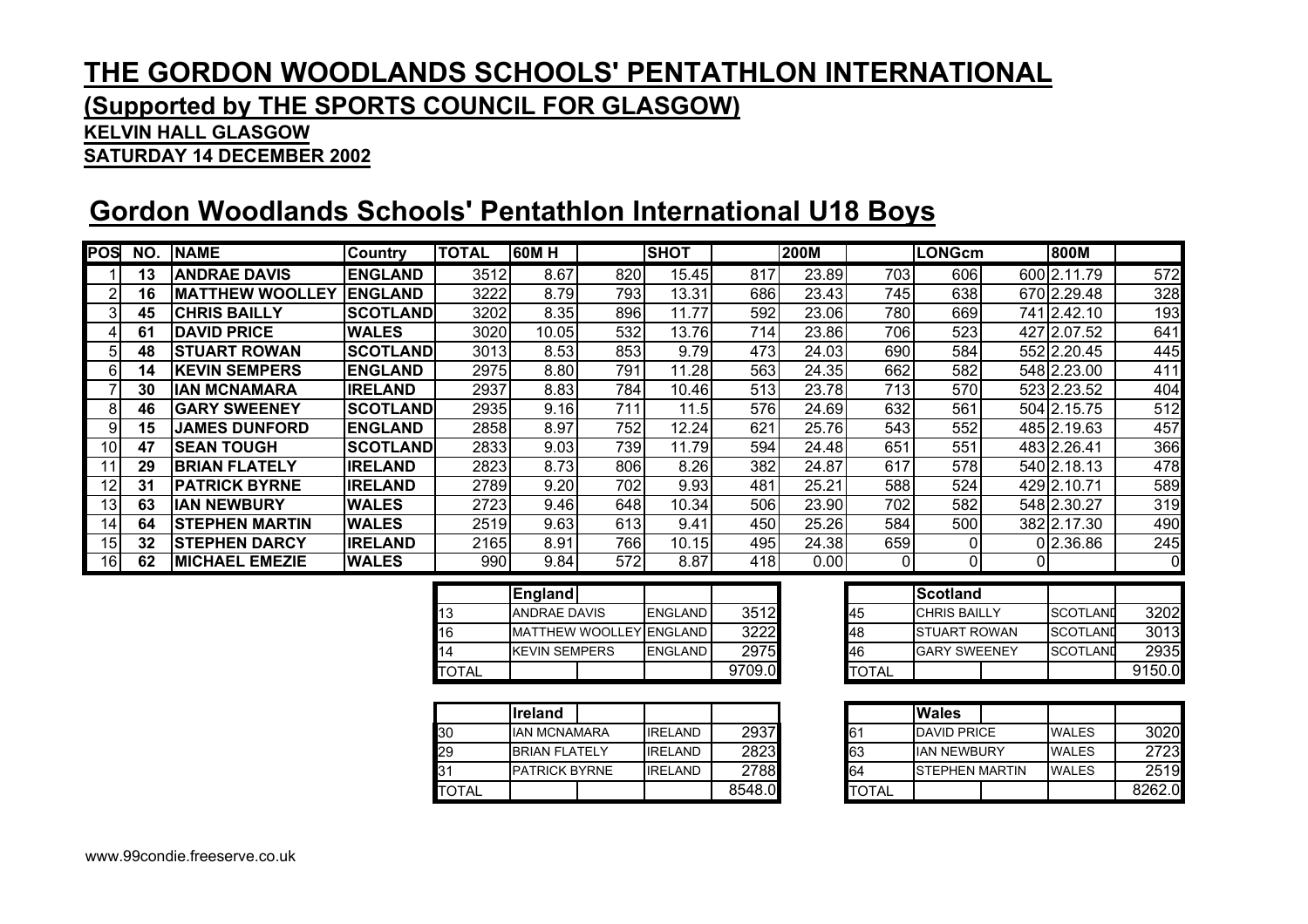### **(Supported by THE SPORTS COUNCIL FOR GLASGOW)**

#### **KELVIN HALL GLASGOW**

**SATURDAY 14 DECEMBER 2002**

## **Gordon Woodlands Schools' Pentathlon International U16 GIRLS**

| POS             | NO.             | <b>NAME</b>             | Country         | <b>TOTAL</b> | $LONG$ (cm)             |                  | <b>60M HUR</b> |        | HIGH(cm)         |                  | <b>SHOT</b>           | 800M            |                  |
|-----------------|-----------------|-------------------------|-----------------|--------------|-------------------------|------------------|----------------|--------|------------------|------------------|-----------------------|-----------------|------------------|
|                 | 33              | <b>CARLY SHARP</b>      | <b>SCOTLAND</b> | 3385         | 514                     | 598              | 9.61           | 787    | 170              | 855              | 8.86                  | 455 2.30.23     | 690              |
| $\overline{2}$  | $\mathbf{2}$    | <b>LUCY BOGGIS</b>      | <b>ENGLAND</b>  | 3164         | 488                     | 527              | 9.26           | 856    | 161              | 747              | 10.09                 | 535 2.46.68     | 499              |
| 3               | $\mathbf 1$     | <b>EMILY BONNETT</b>    | <b>ENGLAND</b>  | 3122         | 496                     | 548              | 9.53           | 802    | 155              | 678              | 9.1                   | 471 2.35.74     | 623              |
| 4               | $\mathbf{3}$    | <b>DOMINIQUE BLAIZE</b> | <b>ENGLAND</b>  | 3085         | 522                     | 620              | 9.51           | 806    | 164              | 783              | 10.68                 | 574 3.07.15     | 302              |
| 5               | 17              | <b>JENNIFER REDDY</b>   | <b>IRELAND</b>  | 3063         | 528                     | 637              | 9.54           | 800    | 140              | 512              | 7.04                  | 338 2.23.55     | 776              |
| 6               | 20              | <b>KALYN SHEEHAN</b>    | <b>IRELAND</b>  | 2960         | 500                     | 559              | 9.51           | 806    | 149              | 610              | 7.73                  | 382 2.37.37     | 603              |
| $\overline{7}$  | 4               | <b>HANNAH WEEKES</b>    | <b>ENGLAND</b>  | 2875         | 478                     | 500              | 9.67           | 775    | 161              | 747              | 8.15                  | 409 2.51.90     | 444              |
| 8               | 34              | <b>ERIN LEGGATE</b>     | <b>SCOTLAND</b> | 2841         | 432                     | 384              | 10.25          | 666    | 158              | $\overline{712}$ | 7.8                   | 386 2.29.98     | 693              |
| 9               | 35              | <b>EMMA CLOGGIE</b>     | <b>SCOTLAND</b> | 2754         | 448                     | $\overline{423}$ | 10.16          | 682    | 143              | 544              | 7.14                  | 344 2.24.70     | 761              |
| 10              | 19              | <b>HOLLY DEEGAN</b>     | <b>IRELAND</b>  | 2666         | 446                     | 418              | 11.60          | 442    | 155              | 678              | 8.11                  | 406 2.27.73     | $\overline{722}$ |
| 11              | 36              | <b>EVE CARRINGTON</b>   | <b>SCOTLAND</b> | 2601         | 492                     | 538              | 10.60          | 604    | 158              | 712              | 8.11                  | 406 3.02.61     | 341              |
| 12              | 49              | <b>KATHYRN DAVIES</b>   | <b>WALES</b>    | 2569         | 451                     | 431              | 10.18          | 679    | 134              | 449              | 7.86                  | 390 2.35.97     | 620              |
| $\overline{13}$ | $\overline{51}$ | <b>MEGAN THOMAS</b>     | <b>WALES</b>    | 2368         | 415                     | $\overline{343}$ | 9.74           | 761    | 131              | 419              | 6.17                  | 282 2.40.89     | 563              |
| 14              | 50              | <b>KERRY JONES</b>      | <b>WALES</b>    | 2202         | 449                     | 426              | 10.50          | 621    | $\overline{128}$ | 389              | 6.44                  | 299 2.49.64     | 467              |
| 15              | 52              | <b>RHIAN WILLIAMS</b>   | <b>WALES</b>    | 1910         | 384                     | $\overline{272}$ | 11.22          | 501    | 122              | 331              | 5.85                  | 262 2.42.58     | 544              |
| 16              | 18              | <b>MAIEAD MURPHY</b>    | <b>IRELAND</b>  | 1072         | 463                     | 461              | 10.56          | 611    |                  | 0                |                       |                 | 0                |
|                 |                 |                         |                 |              | England                 |                  |                |        |                  |                  | <b>Scotland</b>       |                 |                  |
|                 |                 |                         |                 |              | <b>LUCY BOGGIS</b>      |                  | <b>ENGLAND</b> | 3164   |                  | 33               | <b>CARLY SHARP</b>    | <b>SCOTLAND</b> | 3385             |
|                 |                 |                         |                 |              | <b>EMILY BONNETT</b>    |                  | <b>ENGLAND</b> | 3122   |                  | 34               | <b>ERIN LEGGATE</b>   | <b>SCOTLAND</b> | 2841             |
|                 |                 |                         |                 |              | <b>DOMINIQUE BLAIZE</b> |                  | <b>ENGLAND</b> | 3085   |                  | 35               | <b>EMMA CLOGGIE</b>   | <b>SCOTLAND</b> | 2754             |
|                 |                 |                         |                 | <b>TOTAL</b> |                         |                  |                | 9371.0 |                  | <b>TOTAL</b>     |                       |                 | 8980.0           |
|                 |                 |                         |                 |              |                         |                  |                |        |                  |                  |                       |                 |                  |
|                 |                 |                         |                 |              | <b>I</b> reland         |                  |                |        |                  |                  | <b>Wales</b>          |                 |                  |
|                 |                 |                         |                 | 17           | <b>JENNIFER REDDY</b>   |                  | <b>IRELAND</b> | 3063   |                  | 49               | <b>KATHYRN DAVIES</b> | <b>WALES</b>    | 2569             |
|                 |                 |                         |                 | 20           | <b>KALYN SHEEHAN</b>    |                  | <b>IRELAND</b> | 2960   |                  | 51               | <b>MEGAN THOMAS</b>   | <b>WALES</b>    | 2368             |
|                 |                 |                         |                 | 19           | <b>HOLLY DEEGAN</b>     |                  | <b>IRELAND</b> | 2666   |                  | 50               | <b>KERRY JONES</b>    | <b>WALES</b>    | 2202             |
|                 |                 |                         |                 | <b>TOTAL</b> |                         |                  |                | 8689.0 |                  | <b>TOTAL</b>     |                       |                 | 7139.0           |